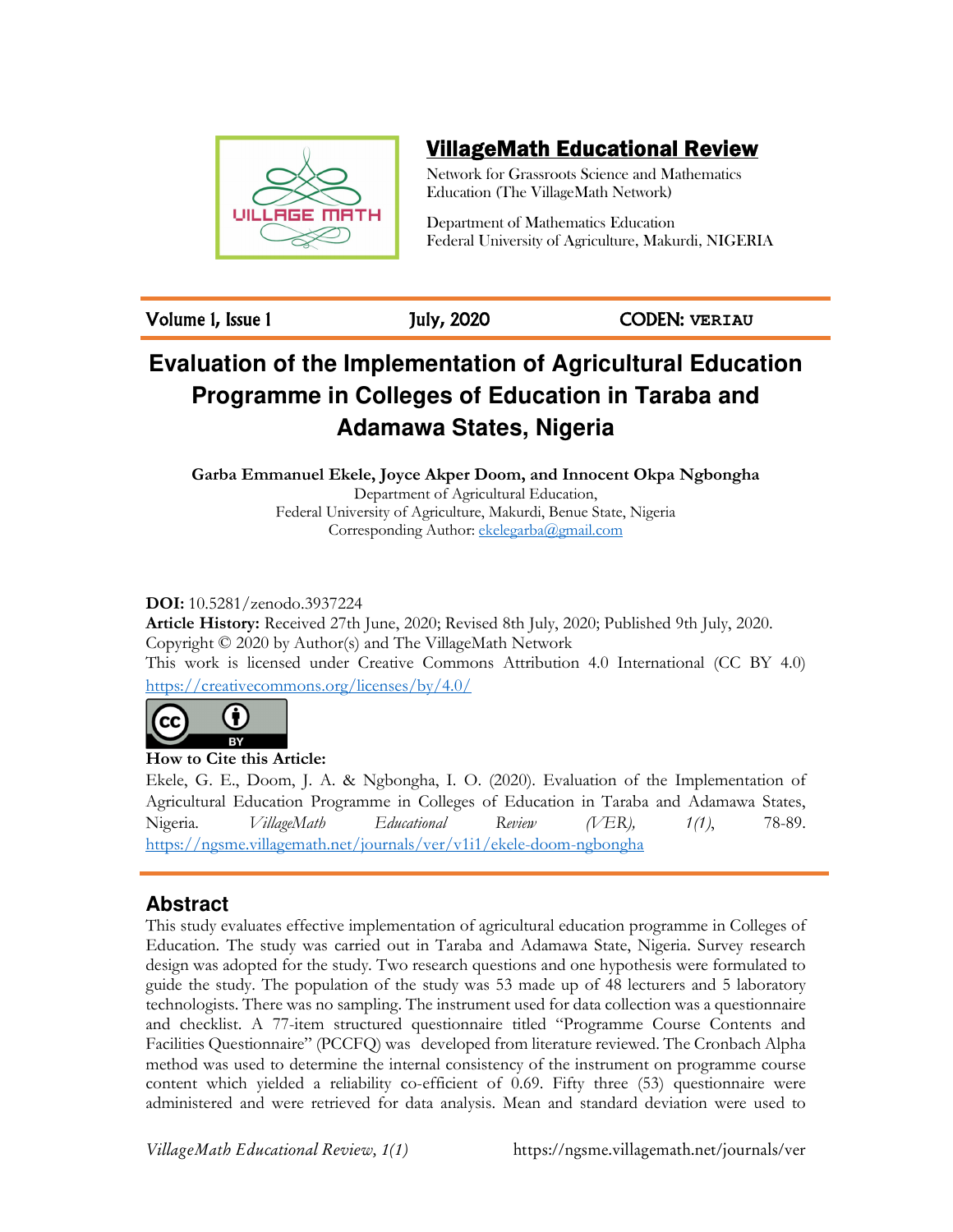answer research question two and checklist was used to answer research question one, while t-test was used to test the null hypothesis at 0.05 level of significance. Findings from the study revealed that respondents rated all the programme course content appropriate while the checklist showed that most of the facilities were rated moderately available. It was recommended amongst others that the National Commission for Colleges of Education (NCCE) should reshuffle the programme course contents such that Psycho-productive skill course dominates the curriculum of the programme to further enhance their appropriateness. It was concluded that effective implementation of agricultural education programme in Colleges of Education in the study area is based on the successful evaluation and implementation of programme course content and availability/adequacy of facilities.

**Keywords:** Evaluation, Implementation, Colleges of Education, Programme, Agricultural Education

### **Introduction**

Agricultural education programmes in tertiary institutions are usually evaluated to determine the extent of implementation of the programme and to see what improvement are required. Evaluation is central to human activities. Ekele (2019) states that evaluation is the process of determining the degree to which the objectives of an educational activity have been achieved. In other words, evaluation seeks to determine the discrepancy that may exist between some aspects of the programme and in order to identify the weakness inherent in agricultural education programme that might had been implemented.

Agricultural education can be formal, informal and non-formal (home, school and community). It involves acquisition of knowledge, skills and attitudes in various areas of agriculture. It involves competencies that must be possessed by the learner independently in the chosen agricultural occupation. In addition, it is the training and education received by recipient in the area of agriculture from primary, secondary, monotechnics and colleges of education to university (Ekele, 2015). This training and retraining is carried out in the form of a programme.

A programme in agricultural education can be seen as advanced arrangement of items, events, actions, activities involved in imparting knowledge, skills and attitudes in agriculture to learners at any time and level (Agbulu & Olaitan, 2002). Agricultural education programme in colleges of education is designed in such a way that it will assist the trainee to acquire competencies in occupation of their choice. A college of education according to National Policy on Education (NPE, 2004), is a tertiary institutions that offer agricultural education programme (amongst other programmes) which provide knowledge, a skills and principles to students who have passed through post-primary school education.

The principles of agricultural education as explained by Osinem (2008) include structured and organized instructions, supervised agricultural experience and career development support activities. Osinem (2008) further enumerated the objectives of agricultural education to include the following; demonstrate desirable work ethics and habits, applied basic agricultural competencies and background knowledge in agriculture and related occupations, analyzed entrepreneurial skills needed by individuals preparing to enter agriculture and related occupation, acquire leadership and participatory skill necessary for the development of productive citizens in our democratic society, gain effective social and interpersonal communication skills, be aware of career opportunities in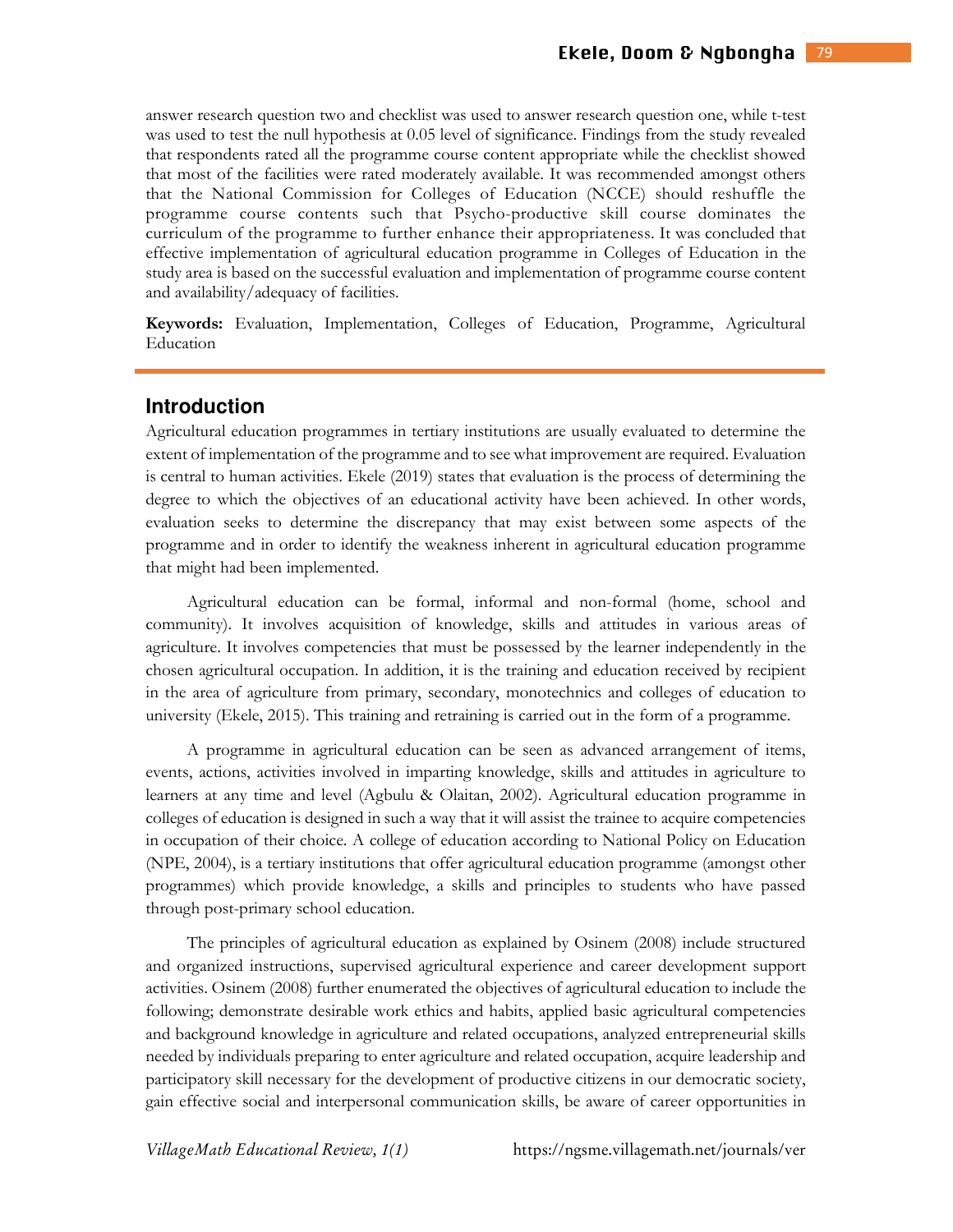agriculture and set career objective, acquire job**-**seeking employability and job retention skills, advance a career through a programme of continuing education and life-long learning, recognize the interaction of agriculture with government and economic systems at the local, state, national and international levels, recognize how new technologies impact agriculture and how agriculture impacts the environment. All these principles are linked to vocational agriculture.

The scope of vocational agriculture according to Ekele (2015) covers the occupational areas for which workers/students or trainee are trained or prepared for employment. These areas include general agriculture, soil science, crop production, animal production and entrepreneurship. Knowledge, skills and competencies are acquired in these areas which would enable the recipient to be employed in vocational agricultural occupation. Vocational agriculture also aims at giving agricultural training or retraining to individuals, under supervision and control of an expert. The programme in vocational agricultural education is designed in such a way that it will assist the individual to acquire competencies in occupation of their choice. Students can be creative when they are committed to work and hence development will follow as emphasis will be on job creation. However, for students to progress in the skills acquired in the learning process, the appropriateness of the programme content must be considered before effective curriculum implementation process.

Curriculum implementation involves all the day-to-day activities which school management and classroom teachers undertake in pursuit of the objectives of a given curriculum. Obanya (2011) asserts that curriculum implementation involves curriculum delivery. It is the transformation of curriculum policies into action. It involves putting into practice the officially prescribed courses of study, syllabuses, and subjects (Idowu, 2017). Putting into practice the official curriculum requires an implementation agent. In this study, the lecturer is identified as the agent of curriculum implementation. Implementation is said to take place when the lecturer personality, the teaching materials and the teaching environment interact with the learner for the purpose of achieving the stated objectives in the classroom (Nnamani & Oyibe, 2015). In the context of this study, curriculum implementation is the process by which lecturers and laboratory technologists utilize recommended content in teaching and learning of vocational agricultural education programme in Colleges of Education. The teaching and learning process involving students who are at the prime of their youthful age is of immense catalyst to their growth.

As explained by Okafor (2011), Nigerian youth could be empowered economically, if they are exposed to necessary skill acquisition which is possible through effective curriculum implementation process. Therefore, vocational agricultural education graduates should be equipped with the basic skills, knowledge and attitude to drive the economy. It is in line with this policy that the NCCE which is the apex regulating body for colleges of education in Nigeria recommended thirty six (36) credits in General Education components. Six (6) credits in Teaching Practice, General Studies fourteen (14) credits and Technical and Professional Agricultural Components have seventy two (72) credits while the Students Industrial Work Experience Scheme (SIWES) carries two (2) credits. According to the National Commission for Colleges of Education (NCCE, 2012) all these requirements were for effective and efficient preparation of vocational agricultural education students at all levels of education in the country. Also the recommended mode of teaching-learning of vocational agricultural education courses are by lectures, tutorials, fieldtrips/excursions, practicum, laboratory work and practical as deemed appropriate for each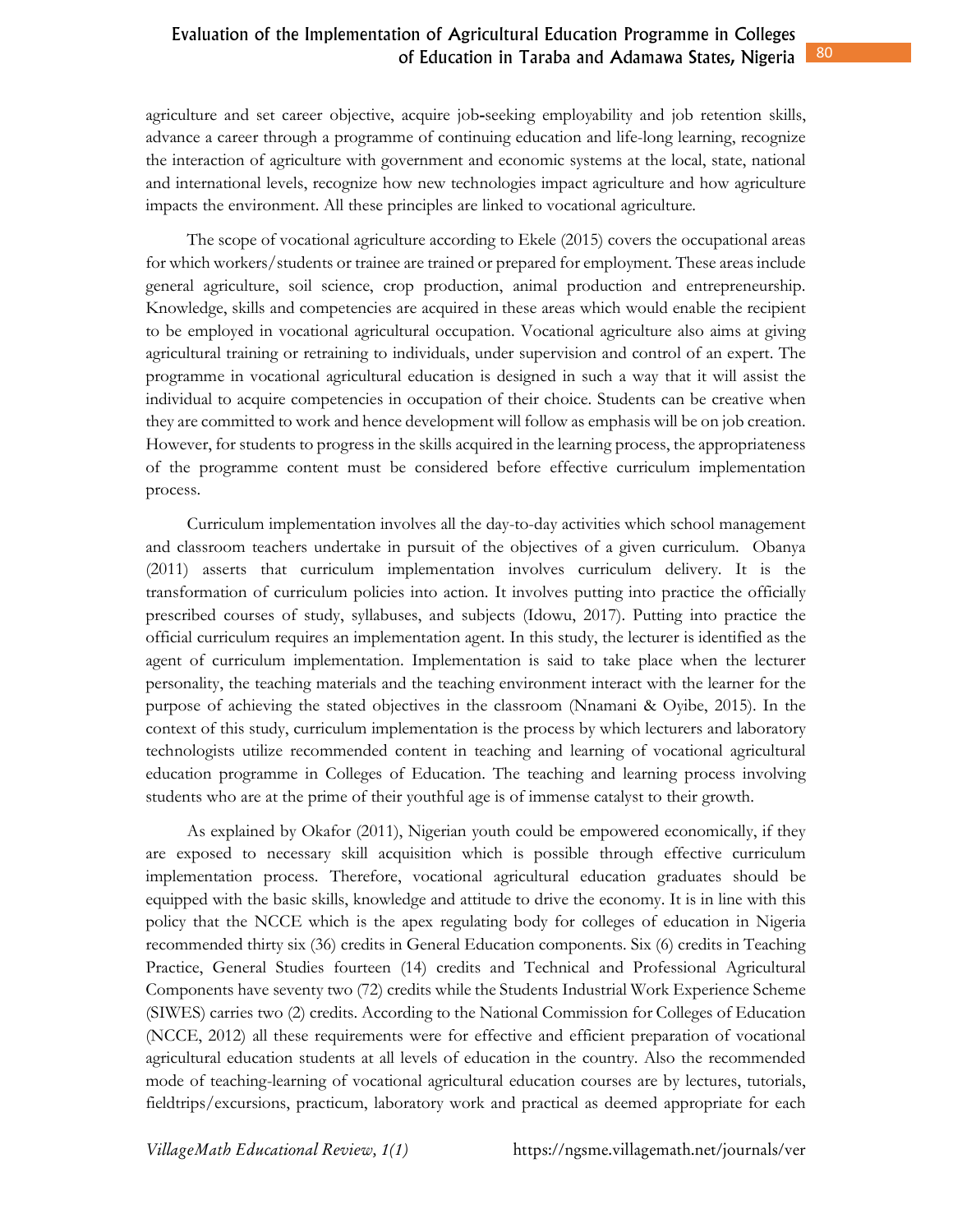course. Appropriate programme contents and adequacy of facilities are effectively evaluated using context and input evaluation model.

Context evaluation as reported by Zhang, Zeller, Griffith, Metcalf, William & Misulis (2011) includes examining and describing the context of the programme under evaluation, conducting a needs and goals assessment, determining the objectives of the programme and determining whether the proposed objectives will be sufficiently responsive to the identified needs. Put differently, it helps in making programme planning decisions. Input evaluation provides information on the resources available for executing a programme and they could be utilized to attain a desired goal. Furthermore, it aids in structuring decisions to determine programme designs. Jacobs (2008) submitted that input evaluation provides information on resources available and how resources may be used to achieve desired ends. Jacobs (2008) further opines that input evaluation may entail the assessment of staff, physical facilities, equipment and other resources involved in a programme.

### **Statement of the Problem**

The researchers through preliminary investigation observed that the graduates of Colleges of Education in the study area have difficulty in formulating feeds for animals, raising nursery for crops and are ineffective in crop husbandry management. It is disturbing to discover these inadequacies among graduates of Agricultural Education programme and the natural question to ask is if the programme was properly implemented or if graduates of the programme were properly taught with appropriate programme course content or adequate facilities. There is therefore need for evaluation of implementation of agricultural education programme in the Colleges of ducation under consideration.

### **Purpose of Study**

Specifically, the study sought to determine;

- i. Adequacy of available facilities in the Colleges of Education.
- ii. The use of appropriate programme course content as recommended by NCCE.

### **Research Questions**

- i. What are the available facilities in the Colleges of Education?
- ii. What are the appropriate programme course content as recommended by NCCE?

### **Hypothesis**

i. There is no significant difference in the mean rating of the responses of lecturers and laboratory technologists in Colleges of Education on appropriateness of programme course content.

### **Methods**

The study adopted descriptive survey research design. The study was carried out in Taraba and Adamawa States of Nigeria. Two research questions and one hypothesis guided the study. The population of the study was 53 which consists of 27 lecturers and three laboratory technologists from the Department of Agricultural Education, College of Education Zing, Taraba State, Nigeria. 21 lecturers and two laboratory technologist from Federal College of Education, Yola, Adamawa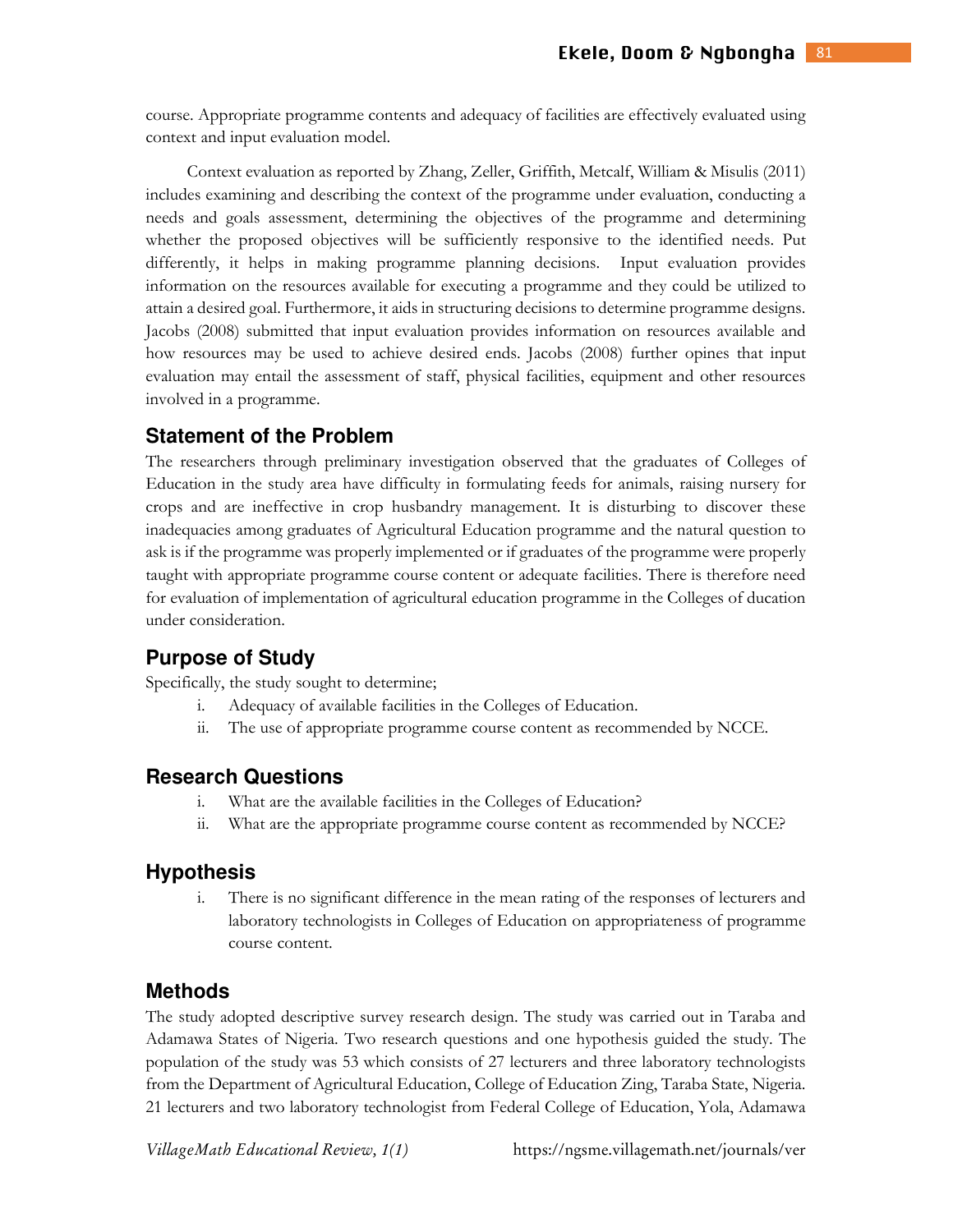#### 82 Evaluation of the Implementation of Agricultural Education Programme in Colleges of Education in Taraba and Adamawa States, Nigeria

State, Nigeria. There was no sampling as all the population was used for the study. The instrument used for data collection was a questionnaire for (programme course content) and checklist for the facilities. A 77-item questionnaire titled *"Programme Course Contents and Facilities Questionnaire" (PCCFQ)* was developed from literature and used for data collection. The instrument on appropriateness of course content has a 4- point response scale of Highly Appropriate (HA), Appropriate (A), Moderately Appropriate, (MA) and Not Appropriate (NA) with corresponding value of 4, 3, 2, and 1. For the checklist, the response options are Number Required (NR), and Number Available (NA) recommended as minimum standard by NCCE. The item questionnaire on appropriateness of course content was subjected to face validity by three experts, two from the Department of Agricultural Education, Federal University of Agriculture, Makurdi and one from the Agricultural Education Department, Taraba State University. Cronbach Alpha method was used to determine the internal consistency of the instrument on (appropriate course content) which yielded coefficient of 0.69. One research assistant was involved in the administration of the questionnaire to the respondents. 52 copies of the instruments were administered to the respondents and 49 retrieved and analyzed using mean and standard deviation to answer the research questions. The real limits of numbers were utilized for decision making in answering research question one as follows: Highly Appropriate  $= 3.50 - 4.00$ , Appropriate  $= 2.50 - 3.49$ , Moderately Appropriate =  $1.50 - 2.49$ , Not Appropriate =  $1.00 - 1.49$ . For the checklist, In deciding on the items for answering research questions two, simple percentage was used as follows: 00 to 39% = Not available, 40 to 59% = Rarely Available, 60 to 79% = Available, 80% and above =Highly Available. Any item that does not meet the stipulated recommended minimum standard set by the NCCE was regarded as (NA) Not Adequate, while items that meet the recommended minimum standard were regarded as (A) and Adequate.

### **Results**

### **Research Question One**

What are the available facilities in the Colleges of Education?

| S/ | <b>Material Resources</b>   | <b>Number</b> | Number      |               | Remark                  |
|----|-----------------------------|---------------|-------------|---------------|-------------------------|
| N  |                             | Required      | Available   | $\frac{0}{0}$ |                         |
|    |                             |               | (Frequency) |               |                         |
|    | Class room                  |               |             | 100           | <b>Highly Available</b> |
| 2  | Laboratory for crop and     | 2             |             | 50            | Rarely Available        |
|    | soil                        |               |             |               |                         |
| 3  | Livestock skeletons         | 10            | 6           | 61            | Available               |
| 4  | Individual students plot    | 1             |             | 100           | <b>Highly Available</b> |
| 5  | Experimental<br>plot<br>for | 1             |             | 100           | Highly Available        |
|    | research                    |               |             |               |                         |
| 6  | Fish pond                   | 2             |             | 50            | Rarely Available        |
|    | Facilities for Bee keeping  | 5             |             | 20            | Not Available           |
| 8  | Staff offices               | 1             |             | 100           | <b>Highly Available</b> |

**Table 1: Availability of Facilities Recommended by NCCE for Implementing Agricultural Education Programme in Colleges of Education in Adamawa and Taraba States**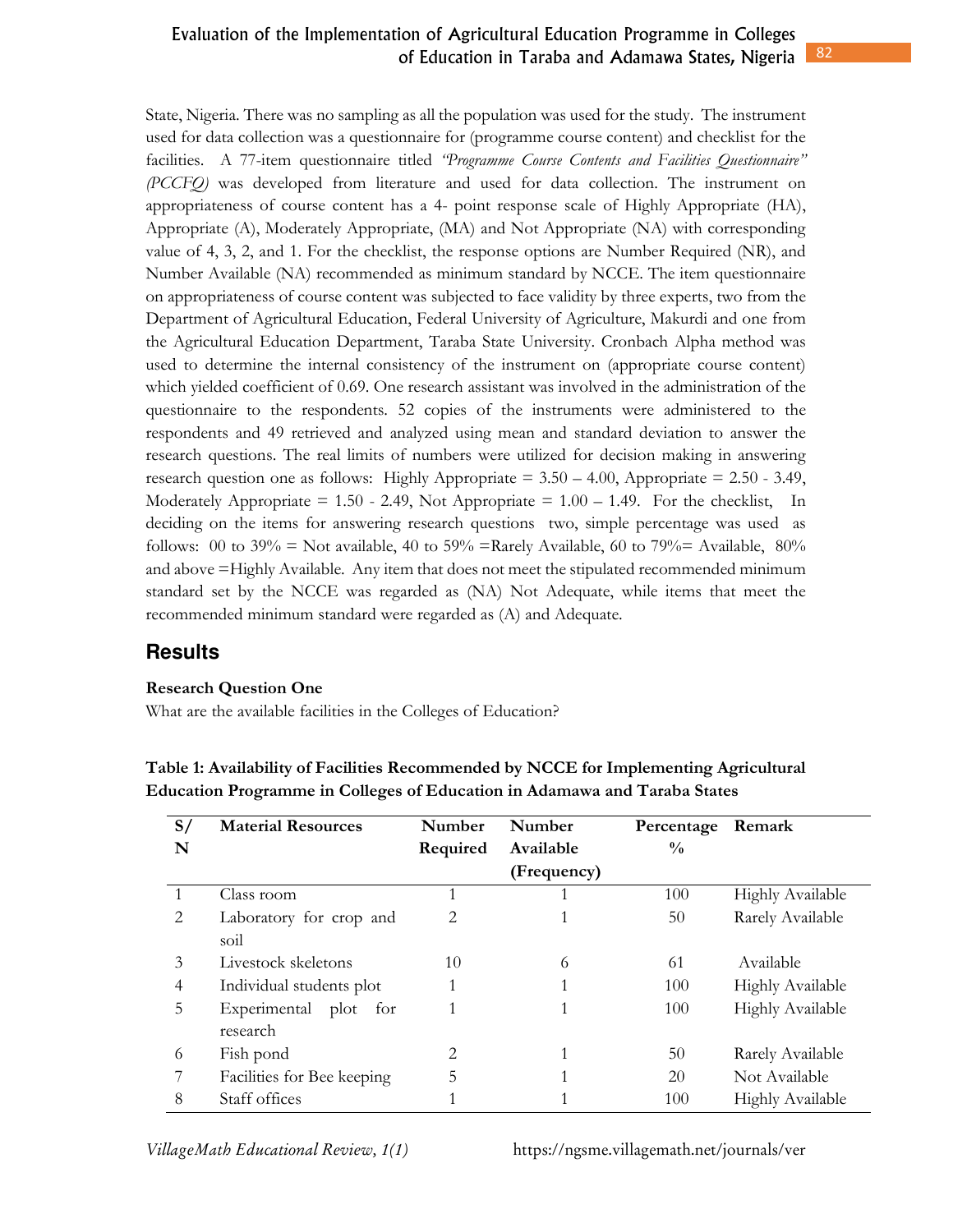| 9  | Departmental library   | $\mathbf{1}$   | $\mathbf{1}$   | 100            | Highly Available        |  |
|----|------------------------|----------------|----------------|----------------|-------------------------|--|
| 10 | School farm for arable | 1              | 1              | 100            | Highly Available        |  |
|    | crop                   |                |                |                |                         |  |
| 11 | Functional tractors    | 1              | $\Omega$       | $\overline{0}$ | Not Available           |  |
| 12 | Disc harrows           | 1              | 1              | 100            | <b>Highly Available</b> |  |
| 13 | Disc plough            | 1              | 1              | 100            | Highly Available        |  |
| 14 | Ridger                 | 1              | 1              | 100            | <b>Highly Available</b> |  |
| 15 | Incubator and hatchery | 3              | 2              | 75             | Available               |  |
| 16 | Honey extractors       | 4              | 1              | 25             | Not Available           |  |
| 17 | Surgical kits          | 4              | 1              | 25             | Not Available           |  |
| 18 | Castrators             | 5              | 1              | 20             | Not Available           |  |
| 19 | <b>Eggs Candles</b>    | 4              | $\overline{2}$ | 50             | Rarely Available        |  |
| 20 | Prismatic Compass      | 4              | $\overline{2}$ | 50             | Rarely Available        |  |
| 21 | Ranging poles          | 8              | $\overline{4}$ | 50             | Rarely Available        |  |
| 22 | Measuring<br>Chain     | 2              | 1              | 50             | Rarely Available        |  |
|    | (Gunter's Surveyor)    |                |                |                |                         |  |
| 23 | Theodolite             | 1              | 1              | 100            | <b>Highly Available</b> |  |
| 24 | Water pumping Machine  | 6              | 3              | 50             | Rarely available        |  |
| 25 | Seed sowers            | 5              | 1              | 20             | Not Available           |  |
| 26 | Plant lifters          | 5              | $\theta$       | $\overline{0}$ | Not available           |  |
| 27 | Green house            | 1              | $\overline{0}$ | $\Omega$       | Not available           |  |
| 28 | Rotary Planters        | 5              | 1              | 20             | Not Available           |  |
| 29 | Rain gauge             | 2              | 1              | 50             | Moderately              |  |
|    |                        |                |                |                | Available               |  |
| 30 | Maximum and Minimum    | $\overline{4}$ | 2              | 50             | Moderately              |  |
|    | thermometer            |                |                |                | Available               |  |

Analysis of data in Table 1 revealed that functional tractors, surgical kits, castrators, plant lifters and facilities for bee keeping are rated not available as evidenced in their percentage score of 25% and below. Other facilities with percentage score ranging from 50% to 100% were rated moderately available, rarely available, and highly available. Hence, majority of the facilities were rated moderately available.

### **Research Question Two**

What are the appropriate programme course content as recommended by NCCE?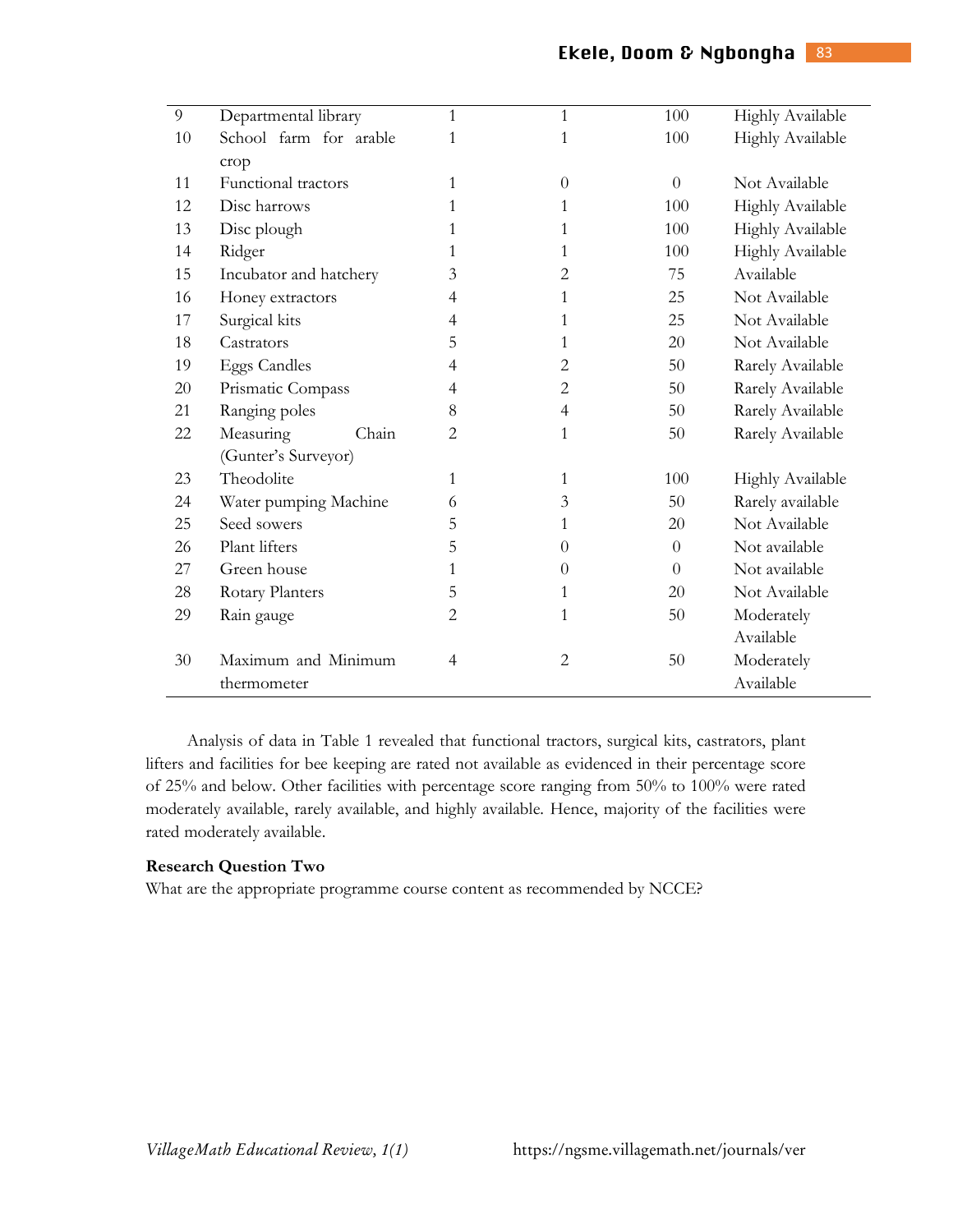| S/N          | <b>Content Required for Training</b>                 | $\overline{\boldsymbol{X}}$ | Std                | Remark      |  |
|--------------|------------------------------------------------------|-----------------------------|--------------------|-------------|--|
|              | <b>YEAR I</b>                                        |                             |                    |             |  |
| $\mathbf{1}$ | Introduction<br>Vocational<br>Technical<br>and<br>to | 2.75                        | .83                | Appropriate |  |
|              | Education                                            |                             |                    |             |  |
| 2            | Introduction to Agriculture                          | 3.04                        | .85                | Appropriate |  |
| 3            | Agricultural Biology                                 | 2.90                        | .91                | Appropriate |  |
| 4            | Agricultural Mathematics                             | 2.81                        | .87                | Appropriate |  |
| 5            | <b>Agricultural Physics</b>                          | 2.93                        | .55                | Appropriate |  |
| 6            | Introduction to Agro-Climatology                     | 3.03                        | .90                | Appropriate |  |
| 7            | Agricultural Chemistry                               | 2.69                        | 1.01               | Appropriate |  |
| 8            | Practical Agriculture 1                              | 3.58                        | .82                | Highly      |  |
|              |                                                      |                             |                    | Appropriate |  |
| 9            | Introduction to Crop Production                      | 3.34                        | .78<br>Appropriate |             |  |
| 10           | Introduction to Rural Sociology and Extension        | 3.36                        | .92                | Appropriate |  |
| 11           | Arable Crop Production                               | 3.09                        | .80                | Appropriate |  |
| 12           | Introduction to Animal Science                       | 3.07                        | .69                | Appropriate |  |
| 13           | Youth Organization in Agriculture                    | 2.85                        | .70                | Appropriate |  |
| 14           | Principles of Agricultural Economics                 | 2.87                        | .68                | Appropriate |  |
| 15           | Agricultural Methodology                             | 2.72                        | .66                | Appropriate |  |
| 16           | Introductory Soil Science                            | 2.96                        | .68                | Appropriate |  |
| 17           | Agric Finance                                        | 2.84                        | .81                | Appropriate |  |
|              |                                                      |                             |                    |             |  |
|              | <b>YEAR II</b>                                       |                             |                    |             |  |
| 18           | Tree Crop Production                                 | 2.97                        | .75                | Appropriate |  |
| 19           | Poultry Production                                   | 2.90                        | .80                | Appropriate |  |
| 20           | Introductory to Genetics                             | 2.78                        | .72                | Appropriate |  |
| 21           | Principles of Agricultural Economics                 | 2.73                        | .71                | Appropriate |  |
| 22           | Farm power and machinery                             | 2.88                        | .86                | Appropriate |  |
| 23           | Curriculum Development in Agriculture                | 2.95                        | .55                | Appropriate |  |
| 24           | Fish Production                                      | 3.42                        | .76                | Highly      |  |
|              |                                                      |                             |                    | Appropriate |  |
| 25           | Animal Nutrition                                     | 3.31                        | .72                | Appropriate |  |
| 26           | Entrepreneurship in Agric Education                  | 3.21                        | .81                | Appropriate |  |
| 27           | Entrepreneurship in Vocational and Technical         | 3.15                        | .84                | Appropriate |  |
|              | Education                                            |                             |                    |             |  |
| 28           | Research Method in Agricultural Education            | 3.33                        | .69                | Appropriate |  |
| 29           | Soil Fertility                                       | 3.25                        | .87                | Appropriate |  |
| 30           | Principles of Crop Protection                        | 2.87                        | .89                | Appropriate |  |
| 31           | Crop Improvement                                     | 2.88                        | .76                | Appropriate |  |
| 32           | Livestock production (Ruminants/Non Ruminants)       | 3.00                        | .85                | Appropriate |  |
| 33           | Principles of Farm Management                        | 2.94                        | .70                | Appropriate |  |

**Table 2: Mean Ratings and Standard Deviation of Respondents on Appropriateness of Programme Course Content for Implementation in Colleges of Education in Adamawa and Taraba States (N=49)**   $\blacksquare$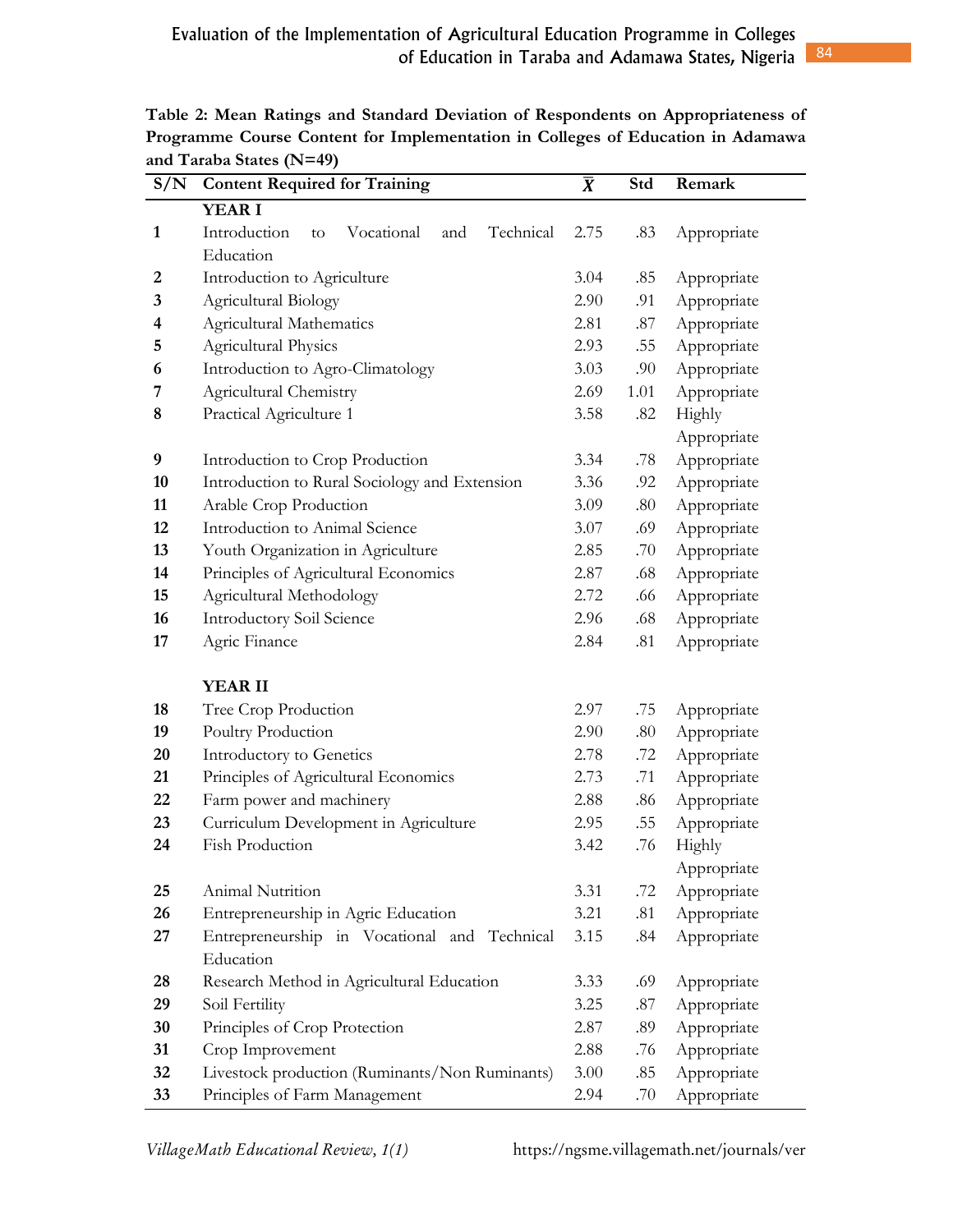| Practical Agriculture IV/Field Trip    | 2.96 | .80 | Appropriate   |
|----------------------------------------|------|-----|---------------|
| Land Survey and Farm State Planning    | 3.03 | .61 | Appropriate   |
| <b>SIWES</b>                           | 3.08 | .97 | Appropriate   |
| <b>YEAR III</b>                        |      |     |               |
| Seminar in Agricultural Education      | 2.65 | .91 | Appropriate   |
| Environmental Education in Agriculture | 3.50 | .85 | Highly        |
|                                        |      |     | Appropriate   |
| Animal Health                          | 3.23 | .72 | Appropriate   |
| Food Product Technology                | 3.44 | .98 | Appropriate   |
| Basic Agricultural Water Engineering   | 3.62 | .61 | <b>Highly</b> |
|                                        |      |     | Appropriate   |
| Horticulture                           | 3.66 | .68 | Highly        |
|                                        |      |     | Appropriate   |
| Agricultural Development and Policy    | 3.63 | .66 | Highly        |
|                                        |      |     | Appropriate   |
| Bee keeping/Snail/Cane Rat Farming     | 3.67 | .62 | Highly        |
|                                        |      |     | Appropriate   |
| Animal Breeding                        | 3.80 | .69 | Highly        |
|                                        |      |     | Appropriate   |
| Agric Marketing and Cooperative        | 3.50 | .54 | Highly        |
|                                        |      |     | Appropriate   |
| Project/Teaching Practice              | 3.60 | .57 | Highly        |
|                                        |      |     | Appropriate   |
|                                        |      |     |               |

N= number of respondents,  $\bar{X}$ = mean of respondents Std = Standard deviation of respondents

Analysis of results in Table 2 revealed that mean rating of programme course content as rated by respondents ranges from 2.73 to 3.62 which indicates that all the 47 items are either appropriate or Highly appropriate for running the programme in colleges of education. The 47 programme course contents were all rated appropriate.

### **Hypothesis**

There is no significant difference in the mean rating of the responses of lecturers and laboratory technologists in Colleges of Education on appropriateness of programme course content.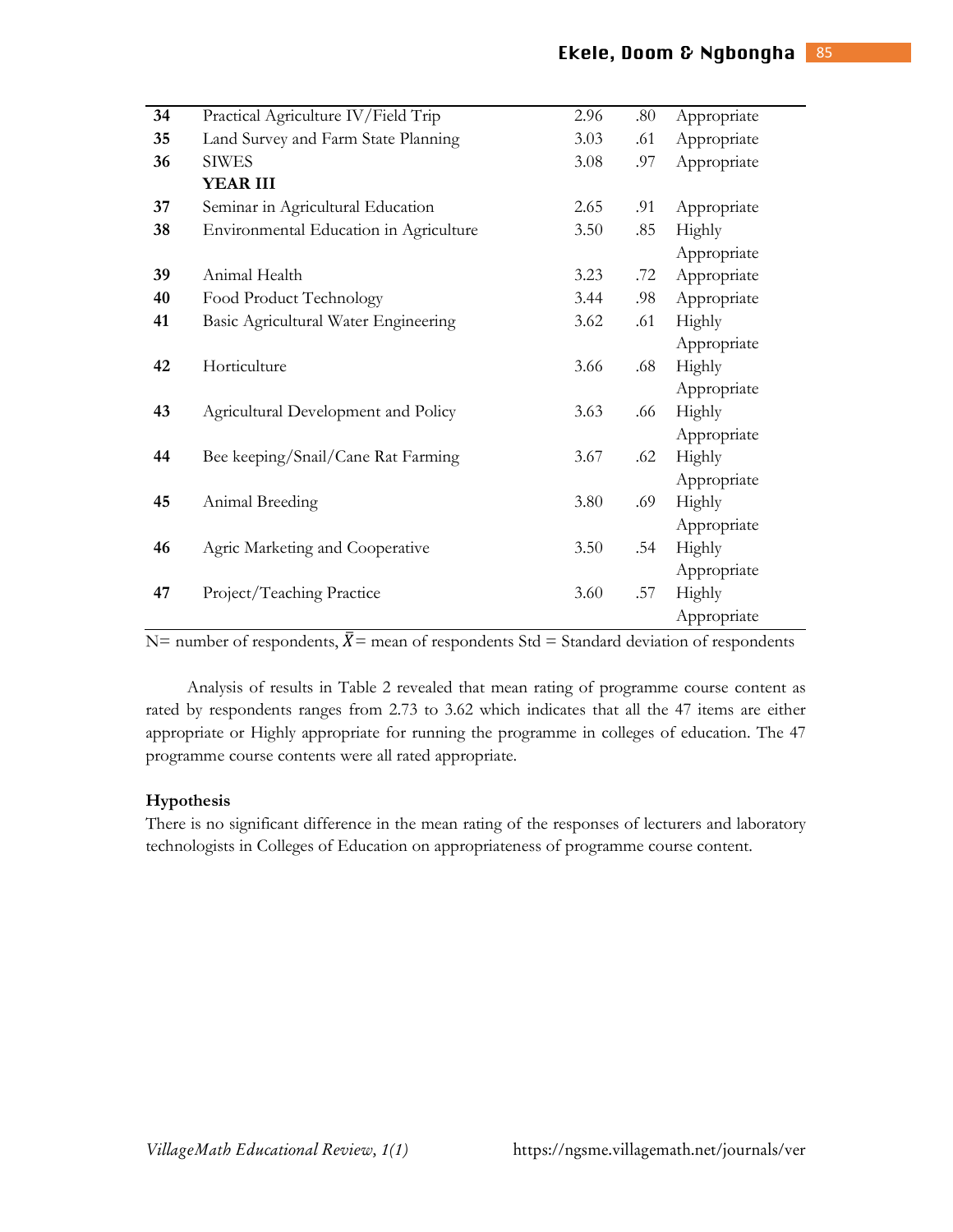| Table 3: t-test Analysis of Mean Ratings of Responses of Lecturers and Laboratory |  |
|-----------------------------------------------------------------------------------|--|
| Technologists on Appropriateness of Programme Course Content used in Colleges of  |  |
| Education in Adamawa and Taraba States                                            |  |

| <b>Status</b>                 | N  |            |  |             | Mean Std. Df Sig. Alpha Value Remark |     |
|-------------------------------|----|------------|--|-------------|--------------------------------------|-----|
|                               |    |            |  |             |                                      |     |
|                               |    |            |  |             |                                      |     |
| Lecturers                     | 48 | 2.865 .601 |  |             |                                      |     |
|                               |    |            |  |             |                                      |     |
|                               |    |            |  | 52 .285 .05 |                                      | NS. |
| Lab Technologist 5 2.173 .775 |    |            |  |             |                                      |     |

N= Number of respondents, Std = Standard deviation,  $df = degree of freedom$ , Sig. = p-value;  $p > 0.05$ , NS = Not significant.

Analysis of the results in Table 3 above shows a p-value of .285 which is greater than the alpha value of .05. This indicates that there was no statistical significant difference between the mean ratings of the responses of Lecturers and Laboratory Technologists on appropriateness of programme course content used for training NCE students in colleges of education in the study area. Therefore, the hypothesis of no significant difference for the two groups of respondents (Lecturers and Laboratory Technologists) on appropriateness of programme course content was accepted. This further showed that significance difference does not exist in the responses of lecturers and laboratory technologists.

### **Discussion of Findings**

The findings of the study in Table 1 revealed the 30 facilities recommended as minimum standard for the implementation of Vocational agricultural education programme in Colleges of Education in Adamawa and Taraba State, only two items (plant lifters and green house) were Not available. Among the available ones, facilities such as such Class room, Livestock skeletons, Individual students plot, Experimental plot for research, Staff offices, Departmental Library, School Farm for arable crop, Functional tractors, Disc harrows, Disc plough, Ridger, and Theodolite were highly available. Meanwhile, Laboratory for crop and soil, Fish pond, Eggs Candles, Prismatic Compass, Ranging poles, Measuring Chain (Gunter's Surveyor), Water pumping Machine and Rain gauge were moderately available while Facilities for Bee keeping, Incubator and hatchery, surgical kits, Seed Sowers and Rotary planters were rarely available. The finding of this study was in conformity with the findings of Lamidi (2016) that material resources recommended as minimum standard by the NCCE for implementation of Agricultural Education programme of Colleges of Education were averagely available in Federal Capital Territory. However, Arokwu as cited in Nwafor and Eze, (2012) found out that instructional materials such as textbooks were available in schools. This finding contradicts the findings of Osarenren–Osaghae and Irabor (2012) who found out that the human and material resources on ground for the teaching and learning of skill-based courses in the Nigerian public universities did not match the minimum standard requirement recommended by the National Universities Commission. Finding from Table 1 was in line with study by Okafor (2011) that availability and adequacy of material resources in a higher institution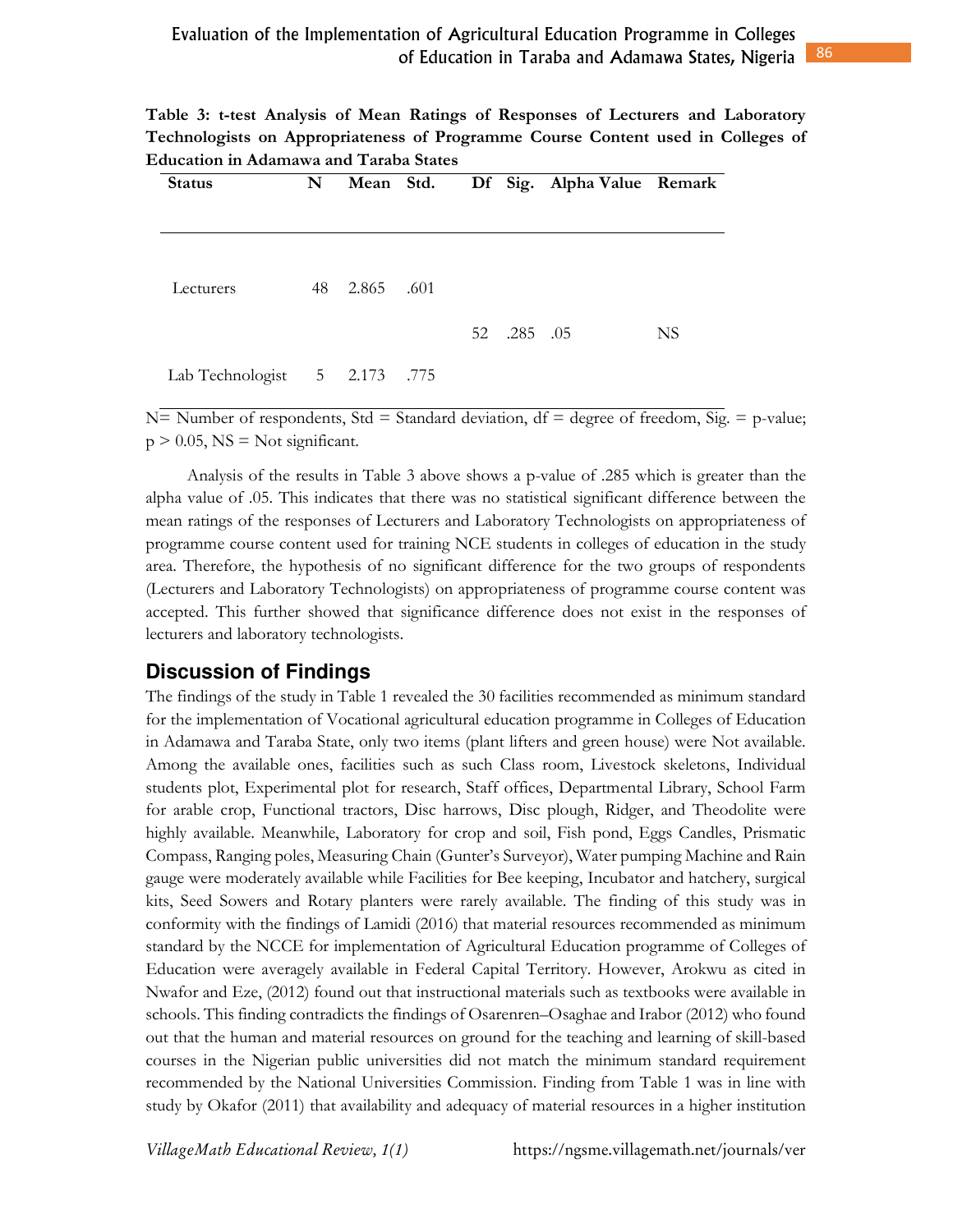is one of the determinants of the quality of training to be provided by the institution and the level and quality of skills to be acquired by trainee.

The findings from research question two on Table 2 revealed that all the forty seven (47) items contents were perceived as appropriate for implementing programme course content in Colleges of Education in Adamawa and Taraba State. Out of the forty seven contents, Practical Agriculture 1, Fish Production, Environmental Education in Agriculture, Basic Agricultural Water Engineering, Horticulture, Agricultural Development and Policy, Bee keeping/Snail/Cane Rat Farming, Animal Breeding, Agric Marketing and Cooperative and Project/Teaching Practice were perceived as highly appropriate programme course contents. The findings from Table 2 was in agreement with findings from hypothesis tested on Table 3 which revealed that there was no statistical significant difference between the mean ratings of the responses of Lecturers and Laboratory Technologists on appropriateness of programme course contents. These findings was in line with the work of Akanmu, Adejare and Johnson (2016). They found out that 86% of the teachers perceived that the Agricultural Science curriculum content were suitable for student's performance. Similarly, Asogwa, (2017) found that teachers of Agriculture perceived all the six contents of medicinal crops for integration into the curriculum of Agriculture in junior secondary schools as highly relevant. The findings of this study is also in accordance with the National Commission for Colleges of Education (NCCE, 2012) which specified subject matter contents such as Introduction to Vocational and Technical Education, Introduction to Agriculture, Agricultural Biology, Agricultural Mathematics, Agricultural Physics, Introduction to Agro-Climatology, Agricultural Chemistry, Practical Agriculture 1, Tree Crop Production, Poultry Production, Introduction to Genetics, Principles of Agricultural Economics, Farm power and machinery, Curriculum Development in Agriculture, Fish Production, Animal Nutrition, Seminar in Agricultural Education, Environmental Education in Agriculture, Animal Health among others as basic requirements for effective and efficient preparation of Vocational Agricultural Education Students at all levels of Education in the country.

### **Conclusion**

Effective implementation of agricultural education programme in Colleges of Education in the study area is based on the successful implementation of programme course content and availability/adequacy of facilities. Findings from the study revealed that all the programme course content were rated appropriate by respondents for agricultural education programme. Facilities available were moderately adequate for the programme. Some of the facilities were not available for use and implementation of the programme and this translates to dearth of competence on the part of trainee, hence, the need for effective implementation of the programme. Thus, the study has shown that the programme is far from being adequately implemented as recommended by NCCE.

### **Recommendations**

Based on the findings, the following recommendations were made.

i. Facilities that were rated rarely or moderately available should be given attention in terms of purchase and use. Facilities rated inadequate (not available) should be promptly provided by stakeholders in the various colleges of education in the study area.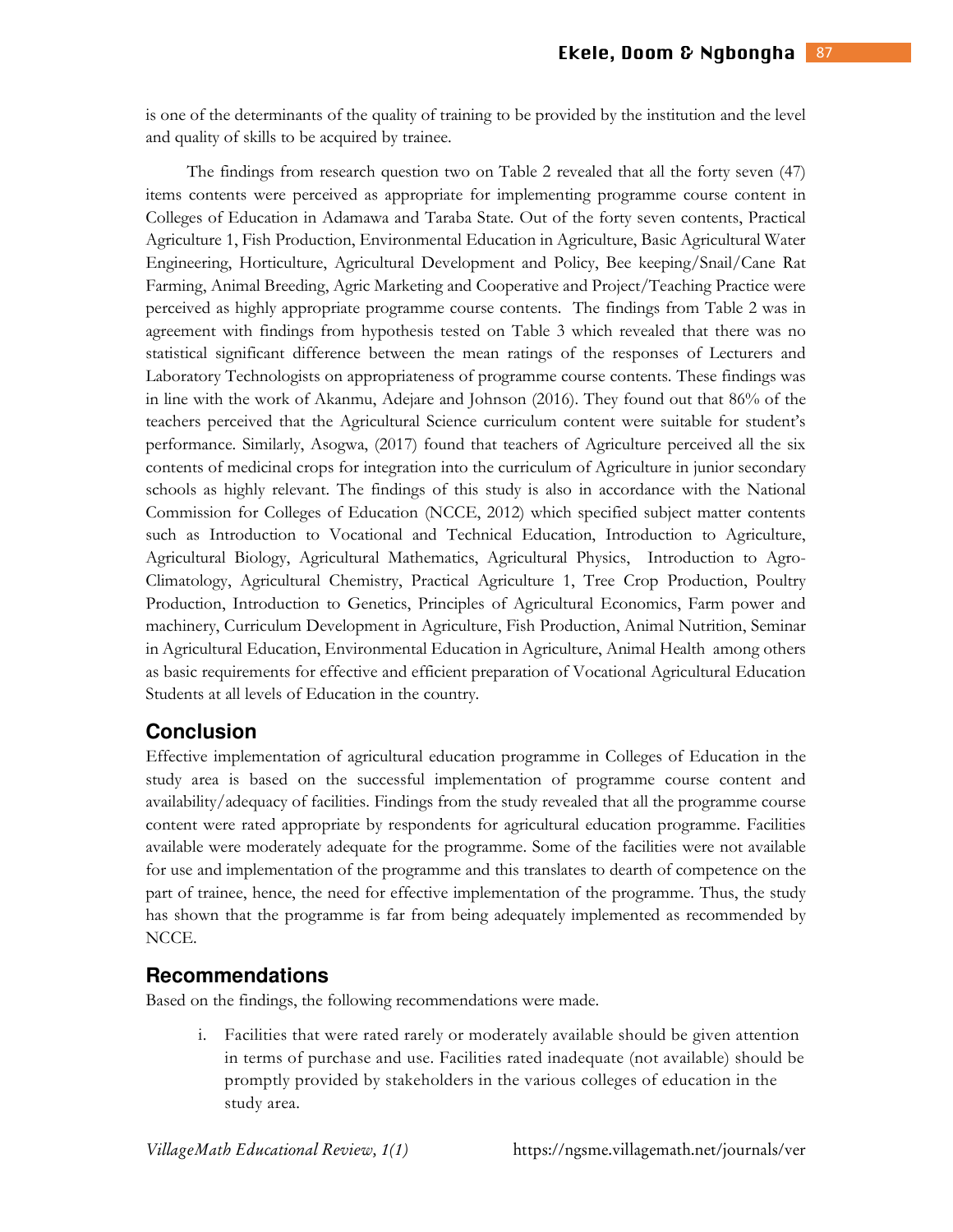ii. The National Commission for Colleges of Education (NCCE) should reshuffle the programme course contents such that Psycho-productive skill course dominates the curriculum of the programme to further enhance their appropriateness.

### **References**

- Agbulu, O. N. & Olaitan, S. O. (2002). *Comparative Vocational Technical Education Systems in U.S.A., Great Britain and Japan: Lessons for Nigeria.* Abogom press, Makurdi- Nigeria.
- Akanmu, S. A. Adejare, S.O. & Johnson, U. (2016). How Effective is the Nigerian Senior School Agricultural Science Curriculum? A Survey of Evidence from Content development to product. *European Scientific Journal,* 12(4), 1857-7881.
- Asogwa, V. C. (2017). Teachers' perception of integrating medicinal crops into the curriculum of Agriculture in junior secondary schools for food and health security in Enugu state. *Journal of Agricultural Education Teachers Association of Nigeria,* 2(2): 23-30.
- Ekele, G. E. (2015). *Fundamentals of Farm Management, Extension & Agricultural Education.* Makurdi: Otis Digital Press
- Ekele, G. E. (2019). *The Making of Agricultural Education-: Programme Evaluation, Competencies &Theories.* Makurdi. Selfers Publishers.
- Idowu, S. O. (2017). *Implementation of the Nigerian civic education curriculum to develop effective citizenship in young learners: Stakeholders perspectives* (Doctoral dissertation, Brunel University London).
- Jacobs, F. H. (2008) Child and Family Programme Evaluation. Learning to enjoy complexity*. Applied Developmental Science* 7 (2): 62-75
- Johnson, J. (2010). Promoting interaction among students in Distant Education. Educ. Media inter. *Beverly Hills*: Sage publishers.
- Lamidi, A.M. (2016). Methods for minimizing wastage of material resources in agricultural education programme in colleges of education in federal capital territory (FCT) and Nassarawa state, Nigeria. Unpublished (Project Report). Department of Agricultural Education, Federal University of Agriculture, Makurdi.
- National Commission for Colleges of Education (2012) *Minimum Standard for Nigeria Certificate in Education*. Vocational and Technical Education (2012 edition) Abuja NCCE.
- Nnamani, V. S. & Oyibe, O. A., (2015). An Investigation into Students' Preference of Instructional Methods used in Teaching and Learning of Social Studies. *International Journal of Learning and Development*, *5*(1), 1-9.
- Nwafor, C.E., & Eze, S.O. (2012). Availability and Utilization of Instructional materials in teaching basic science in selected secondary schools in Abakaliki education zone of Ebonyi state, Nigeria. *Global Journal of Bio-Science and Biotechnology,* 3(3): 292-295.
- Obanya, P. (2011). *Politics and the Dilemma of Meaningful Access to Education: The Nigerian Story. CREATE Pathways to Access. Research Monograph No. 56*.
- Okafor, E. C. (2011). The role of vocational and technical education in manpower development and job creation in Nigeria. *Journal of research and development* 2 (1) 152 – 159.